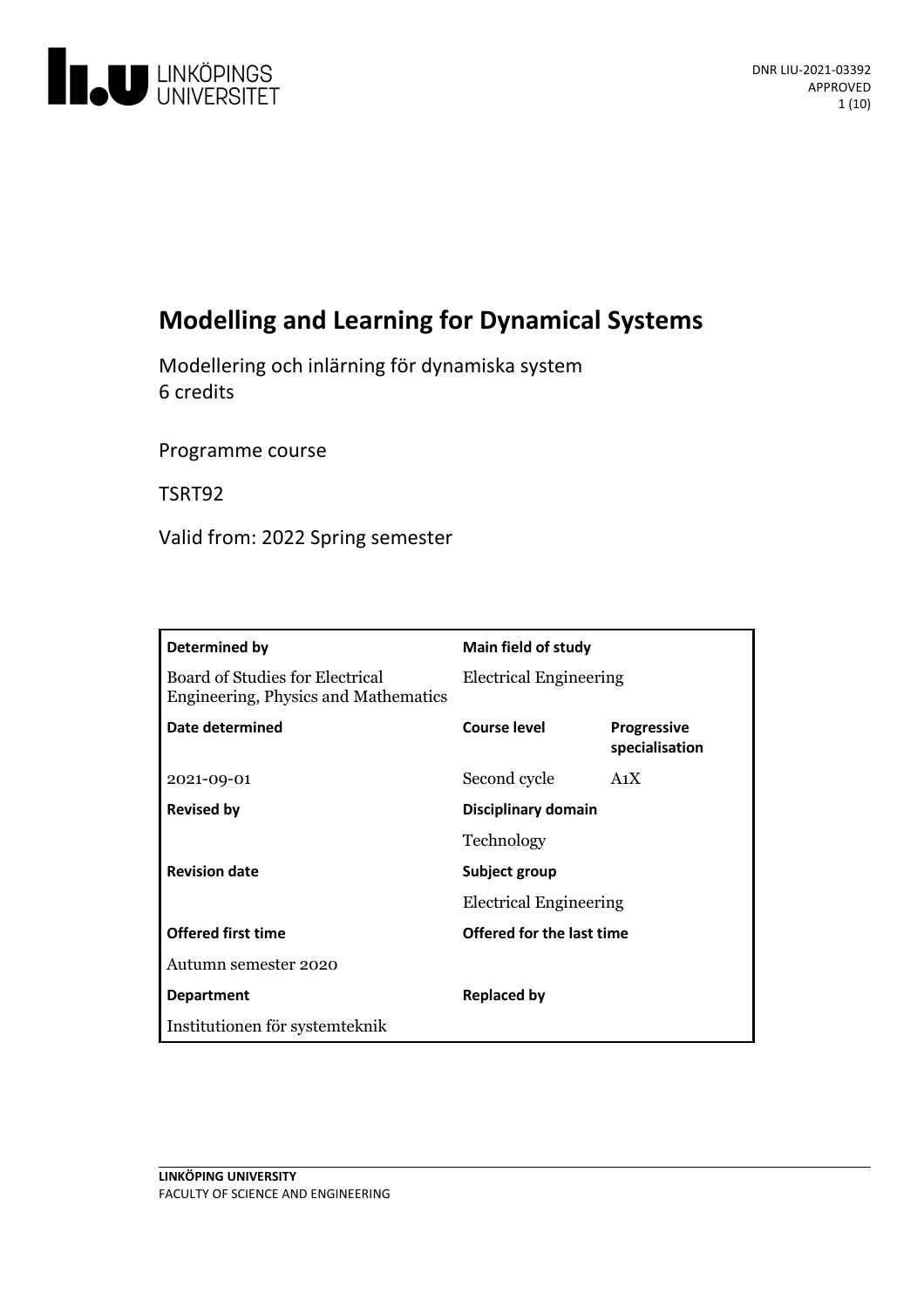## Course offered for

- Master of Science in Computer Science and Engineering
- Master of Science in Information Technology
- Master of Science in Chemical Biology
- Master of Science in Computer Science and Software Engineering
- Master of Science in Mechanical Engineering
- Master of Science in Engineering Biology
- Master of Science in Industrial Engineering and Management
- Master of Science in Applied Physics and Electrical Engineering
- Master of Science in Industrial Engineering and Management International
- Master of Science in Applied Physics and Electrical Engineering International

## Prerequisites

Statistics, Automatic Control, Basic knowledge of mechanics.

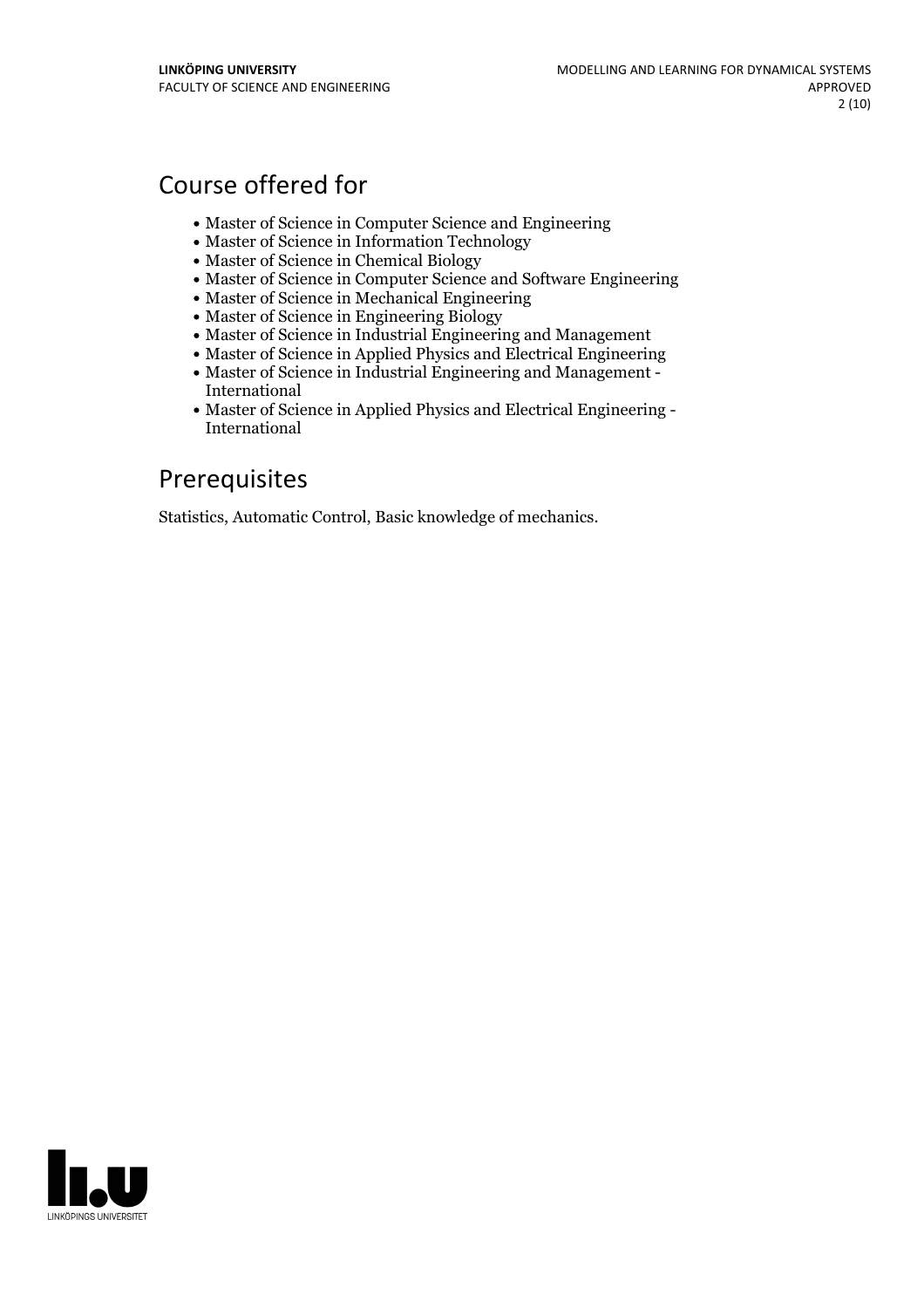## Intended learning outcomes

The course should give knowledge about methods and principles for constructing mathematical models of dynamic systems, and about how properties of the models can be studied through simulation. Furthermore, the significance of dynamic properties and the limitation of static models will be studied. Students will be expected to be able to do the following after completing this course:

- Define, describe and apply basic concepts related to models, identification and simulation.<br>• Describe nonlinear graybox models, local models, local linear models and
- nonlinear regression models, in particular neural networks, and estimate
- models of these types.<br>• Have knowledge of methods for regularization of regression models.<br>• Simplify a given model by using static relations, replacing variables by
- 
- constants, using idealized assumptions and aggregation of states. Use scaling and dimension-free variables in order to simplify analysis of
- systems.<br>• Model (one-dimensional) mechanical, electrical, flow and thermal systems from balance and equilibrium equations. Furthermore, construct models including combinations of different domains, in DAE form and (when
- possible) state-space form.<br>• Model and simulate (one-dimensional) mechanical and electrical systems<br>in Simulink and Simscape, and write simple Simscape objects in code.
- Use system identification to construct a model of a real system, through appropriate choices of experiment design, post-processing of data, model
- Produce a well-written, informative lab report.

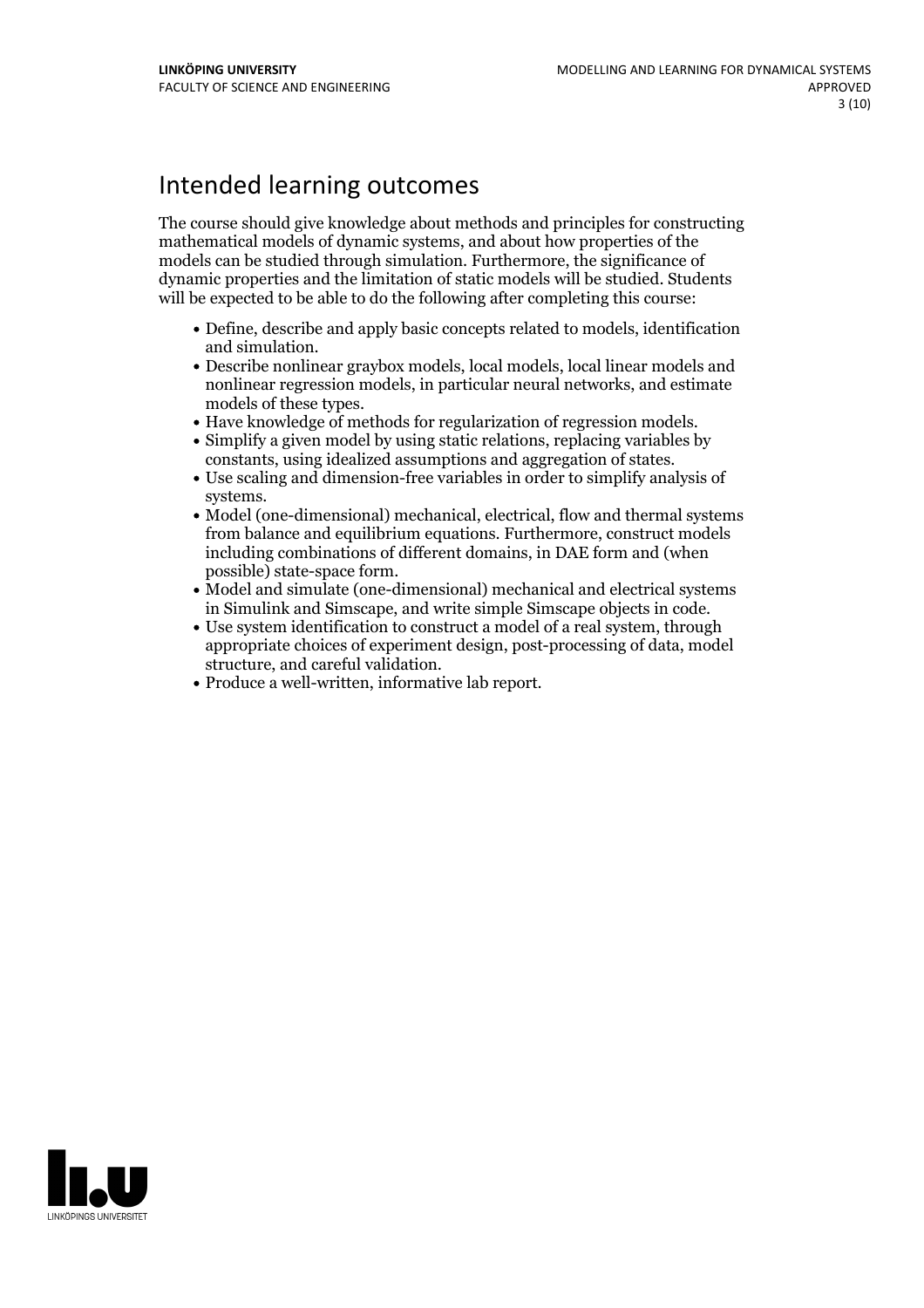## Course content

Models and modeling: Different types of models. Continuous and discrete time models. Differential and difference equations. State-space descriptions. Principles for model building, starting from physical relations. Balance and state equations.<br>Simplification of models. Differential algebraic models. Object-oriented modeling.<br>Models with disturbances. Black-box models. Neural netwo

Identification: Transient-response, frequency, correlation, and spectral analysis.<br>Parameter estimation for linear and nonlinear dynamic models. Regularization.<br>Classification. System identification as a model building too

Simulation: Methods for state-space and differential algebraic models. The simulation languages Simulink and Simscape.

# Teaching and working methods

The course consists of lectures, lessons and laboratory work.

## Examination

| LAB <sub>1</sub> | Laboratory Work             | 1.5 credits | U.G        |
|------------------|-----------------------------|-------------|------------|
| DAT1             | <b>Computer Examination</b> | 4.5 credits | U, 3, 4, 5 |

## Grades

Four-grade scale, LiU, U, 3, 4, 5

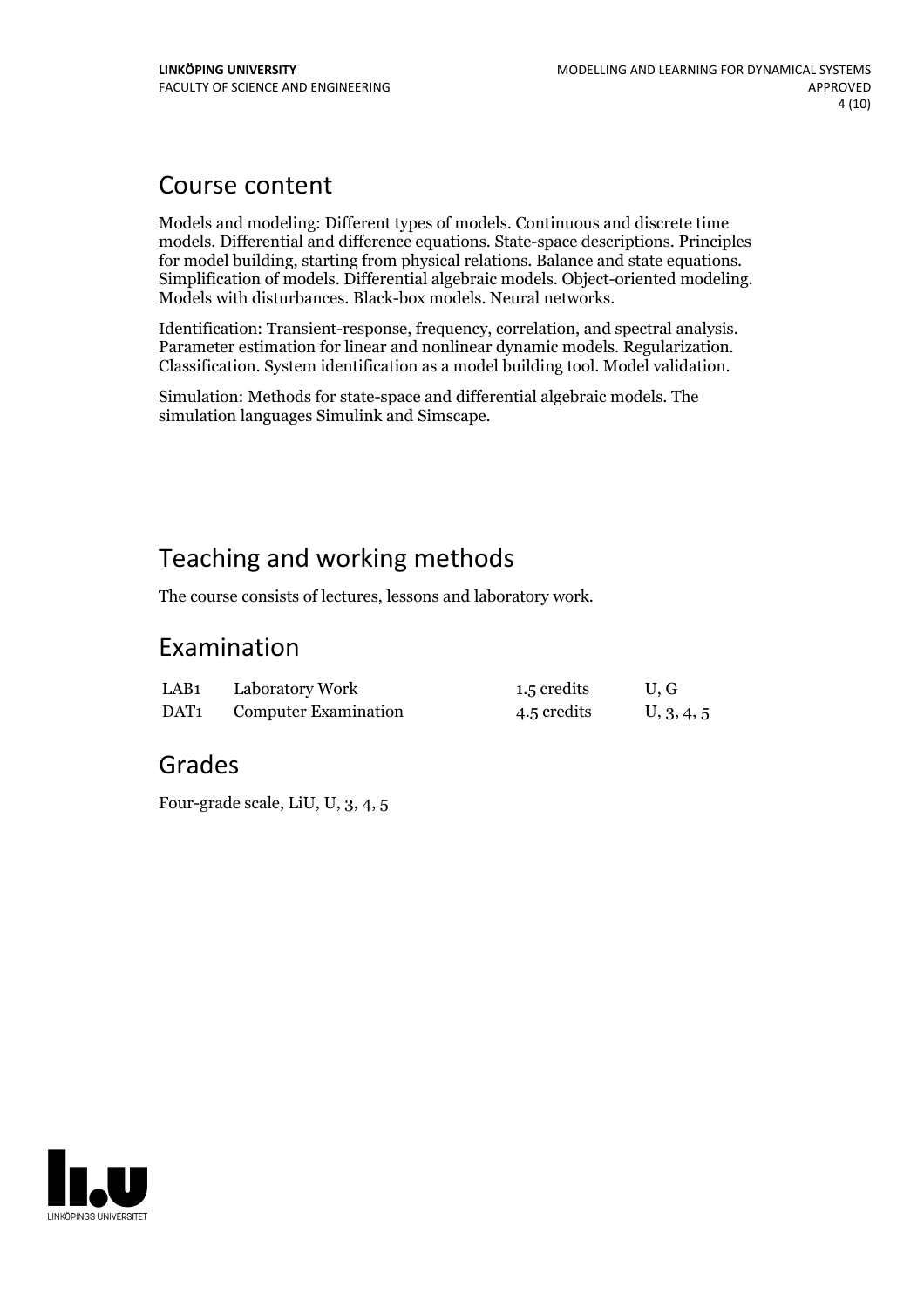# Other information

### **About teaching and examination language**

The teaching language is presented in the Overview tab for each course. The examination language relates to the teaching language as follows:

- If teaching language is "Swedish", the course as a whole could be given in Swedish, or partly in English. Examination language is Swedish, but parts
- of the examination can be in English. If teaching language is "English", the course as <sup>a</sup> whole is taught in English. Examination language is English. If teaching language is "Swedish/English", the course as <sup>a</sup> whole will be
- taught in English if students without prior knowledge of the Swedish language participate. Examination language is Swedish or English depending on teaching language.

#### **Other**

The course is conducted in a manner where both men's and women's experience and knowledge are made visible and developed.

The planning and implementation of a course should correspond to the course syllabus. The course evaluation should therefore be conducted with the course syllabus as a starting point.

If special circumstances prevail, the vice-chancellor may in a special decision specify the preconditions for temporary deviations from this course syllabus, and delegate the right to take such decisions.

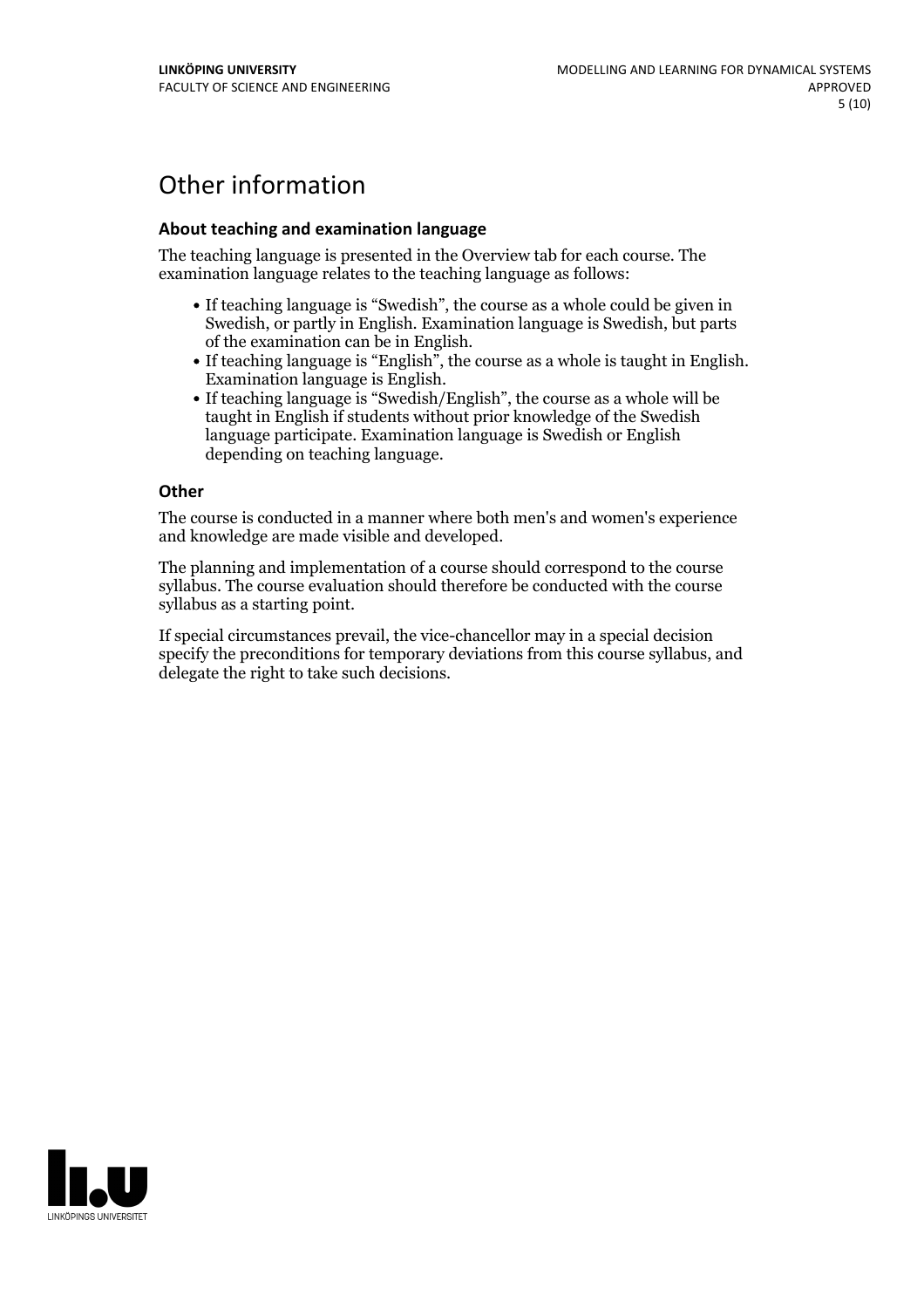## **Common rules**

## Course syllabus

A syllabus must be established for each course. The syllabus specifies the aim and contents of the course, and the prior knowledge that a student must have in order to be able to benefit from the course.

## Timetabling

Courses are timetabled after a decision has been made for this course concerning its assignment to a timetable module.

## Interruption in and deregistration from a course

The LiU decision, Guidelines concerning confirmation of participation in education (Dnr LiU-2020-02256), states that interruptions in study are to be recorded in Ladok. Thus, all students who do not participate in a course for which they have registered must record the interruption, such that the registration on the course can be removed. Deregistration from or interrupting a course is carried out using <sup>a</sup> web-based form: https://www.lith.liu.se/for- [studenter/kurskomplettering?l=en.](https://www.lith.liu.se/for-studenter/kurskomplettering?l=en)

## Cancelled coursesand changes to the course syllabus

Courses with few participants (fewer than 10) may be cancelled or organised in a manner that differs from that stated in the course syllabus. The Dean is to deliberate and decide whether a course is to be cancelled or changed from the course syllabus.

## Guidelines relating to examinations and examiners

For details, see Guidelines for education and examination for first-cycle and second-cycle education at Linköping University, Dnr LiU-2020-04501 [\(http://styrdokument.liu.se/Regelsamling/VisaBeslut/917592\)](http://styrdokument.liu.se/Regelsamling/VisaBeslut/917592).

An examiner must be employed as a teacher at LiU according to the LiU Regulations for Appointments, Dnr LiU-2021-01204 [\(https://styrdokument.liu.se/Regelsamling/VisaBeslut/622784](https://styrdokument.liu.se/Regelsamling/VisaBeslut/622784)). For courses in second-cycle, the following teachers can be appointed as examiner: Professor (including Adjunct and Visiting Professor), Associate Professor (including Adjunct), Senior Lecturer (including Adjunct and Visiting Senior Lecturer), Research Fellow, or Postdoc. For courses in first-cycle, Assistant Lecturer (including Adjunct and Visiting Assistant Lecturer) can also be appointed as examiner in addition to those listed for second-cycle courses. In exceptional cases, a Part-time Lecturer can also be appointed as an examiner at both first- and second cycle, see Delegation of authority for the Board of Faculty of Science and Engineering.

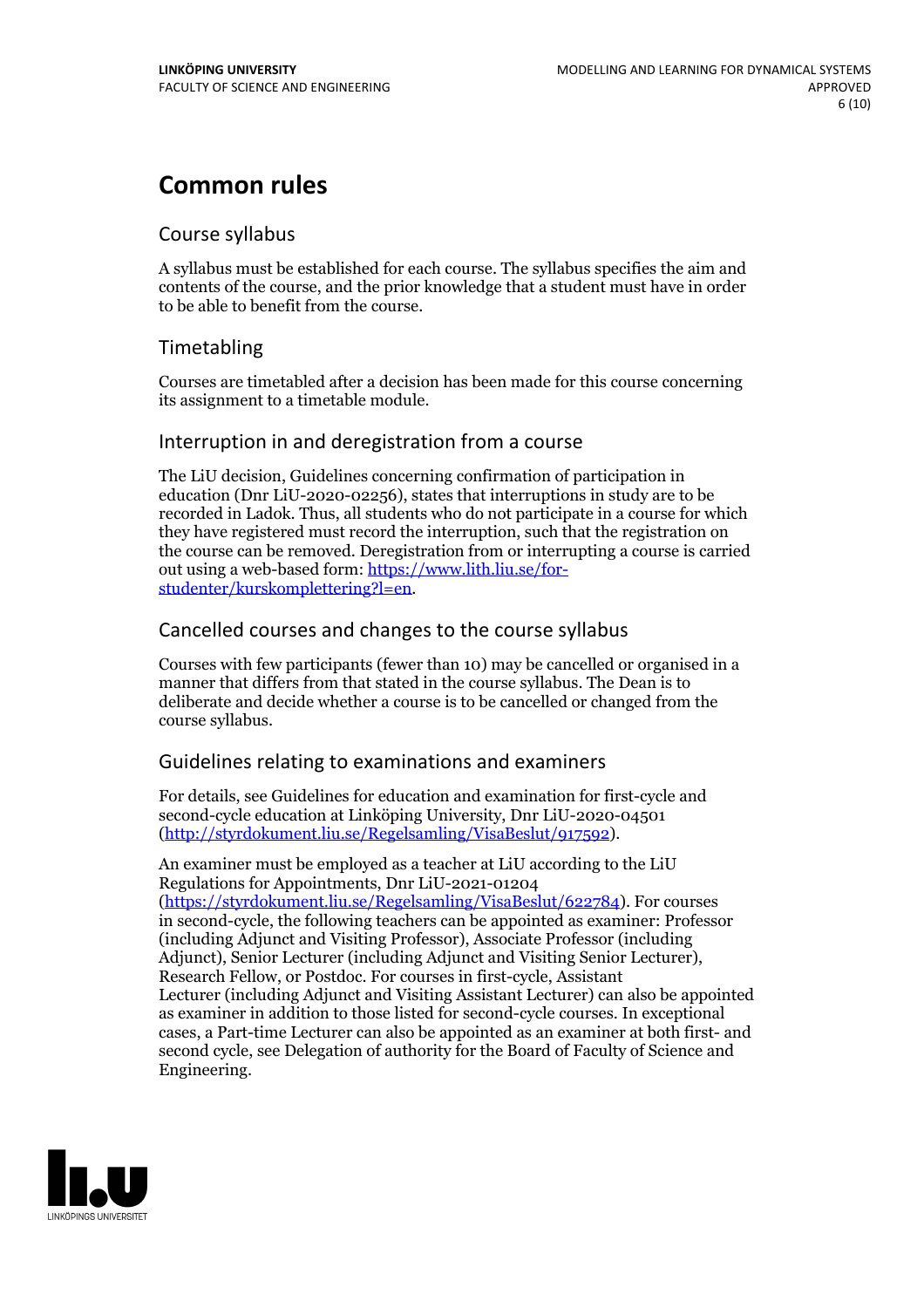## Forms of examination

#### **Principles for examination**

Written and oral examinations and digital and computer-based examinations are held at least three times a year: once immediately after the end of the course, once in August, and once (usually) in one of the re-examination periods. Examinations held at other times are to follow a decision of the faculty programme board.

Principles for examination scheduling for courses that follow the study periods:

- courses given in VT1 are examined for the first time in March, with re-examination in June and August
- courses given in VT2 are examined for the first time in May, with re-examination in August and October
- courses given in HT1 are examined for the first time in October, with re-examination in January and August
- courses given in HT2 are examined for the first time in January, with re-examination in March and in August.

The examination schedule is based on the structure of timetable modules, but there may be deviations from this, mainly in the case of courses that are studied and examined for several programmes and in lower grades (i.e. 1 and 2).

Examinations for courses that the faculty programme board has decided are to be held in alternate years are held three times during the school year in which the course is given according to the principles stated above.

Examinations for courses that are cancelled orrescheduled such that they are not given in one or several years are held three times during the year that immediately follows the course, with examination scheduling that corresponds to the scheduling that was in force before the course was cancelled or rescheduled.

When a course, or a written examination (TEN, DIT, DAT), is given for the last time, the regular examination and two re-examinations will be offered. Thereafter, examinations are phased out by offering three examinations during the following academic year at the same times as the examinations in any substitute course. If there is no substitute course, three examinations will be offered during re- examination periods during the following academic year. Other examination times are decided by the faculty programme board. In all cases above, the examination is also offered one more time during the academic year after the following, unless the faculty programme board decides otherwise. In total, 6 re-examinations are offered, of which 2 are regular re-examinations. In the examination registration system, the examinations given for the penultimate time and the last time are denoted.

If a course is given during several periods of the year (for programmes, or on different occasions for different programmes) the faculty programme board or boards determine together the scheduling and frequency of re-examination occasions.

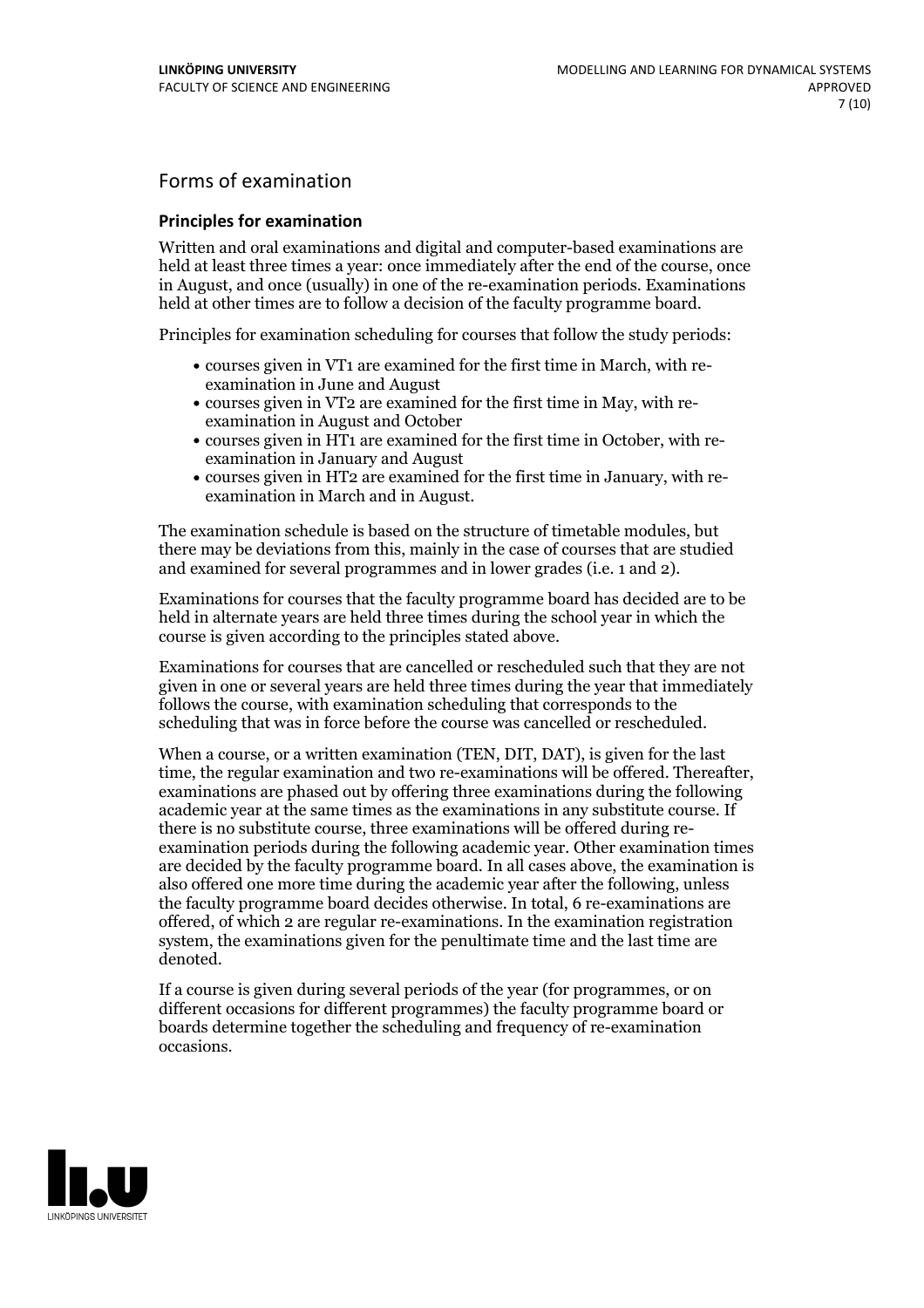### **Retakes of other forms of examination**

Regulations concerning retakes of other forms of examination than written examinations and digital and computer-based examinations are given in the LiU guidelines for examinations and examiners, [http://styrdokument.liu.se/Regelsamling/VisaBeslut/917592.](http://styrdokument.liu.se/Regelsamling/VisaBeslut/917592)

#### **Course closure**

For Decision on Routines for Administration of the Discontinuation of Educational Programs, Freestanding Courses and Courses in Programs, see DNR LiU-2021-04782. After a decision on closure and after the end of the discontinuation period, the students are referred to a replacement course (or similar) according to information in the course syllabus or programme syllabus. If a student has passed some part/parts of a closed program course but not all, and there is an at least partially replacing course, an assessment of crediting can be made. Any crediting of course components is made by the examiner.

### **Registration for examination**

In order to take an written, digital or computer-based examination, registration in advance is mandatory, see decision in the university's rule book [https://styrdokument.liu.se/Regelsamling/VisaBeslut/622682.](https://styrdokument.liu.se/Regelsamling/VisaBeslut/622682) An unregistered student can thus not be offered a place. The registration is done at the Student Portal or in the LiU-app during the registration period. The registration period opens 30 days before the date of the examination and closes 10 days before the date of the examination. Candidates are informed of the location of the examination by email, four days in advance.

### **Code of conduct for students during examinations**

Details are given in a decision in the university's rule book: <http://styrdokument.liu.se/Regelsamling/VisaBeslut/622682>.

#### **Retakes for higher grade**

Students at the Institute of Technology at LiU have the right to retake written examinations and digital and computer-based examinations in an attempt to achieve a higher grade. This is valid for all examination components with code "TEN", "DIT" and "DAT". The same right may not be exercised for other examination components, unless otherwise specified in the course syllabus.

A retake is not possible on courses that are included in an issued degree diploma.

#### **Grades**

The grades that are preferably to be used are Fail (U), Pass (3), Pass not without distinction  $(4)$  and Pass with distinction  $(5)$ .

- Grades U, 3, 4, 5 are to be awarded for courses that have written or digital examinations.<br>• Grades Fail (U) and Pass (G) may be awarded for courses with a large
- degree of practical components such as laboratory work, project work and

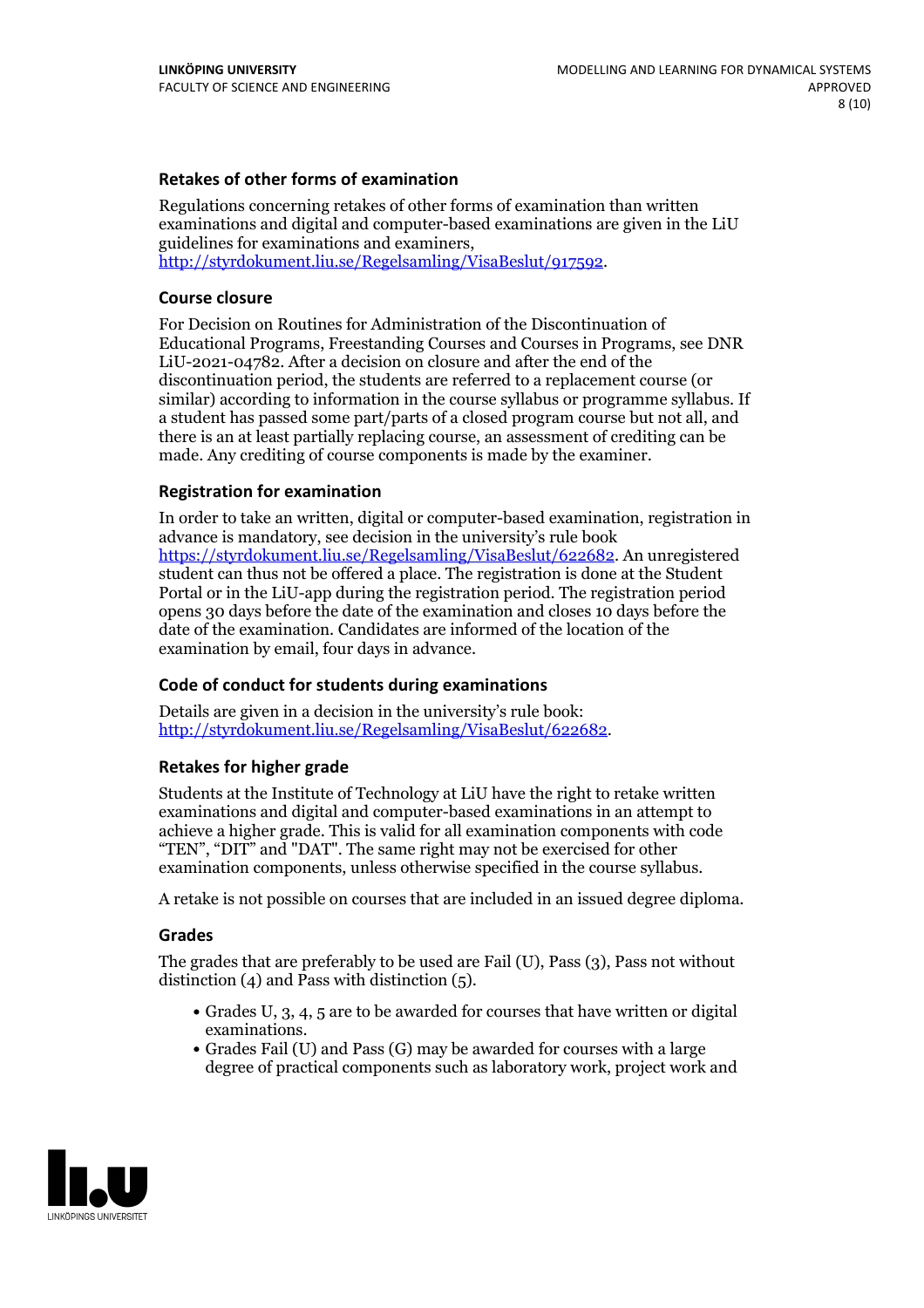group work.<br>• Grades Fail (U) and Pass (G) are to be used for degree projects and other independent work.

#### **Examination components**

The following examination components and associated module codes are used at the Faculty of Science and Engineering:

- Grades U, 3, 4, 5 are to be awarded for written examinations (TEN) and
- digital examinations (DIT).<br>• Examination components for which the grades Fail (U) and Pass (G) may be awarded are laboratory work (LAB), project work (PRA), preparatory written examination (KTR), digital preparatory written examination (DIK), oral examination (MUN), computer-based examination (DAT), home
- assignment (HEM), and assignment (UPG).<br>• Students receive grades either Fail (U) or Pass (G) for other examination components in which the examination criteria are satisfied principally through active attendance such as tutorial group (BAS) or examination item
- (MOM).<br>• Grades Fail (U) and Pass (G) are to be used for the examination components Opposition (OPPO) and Attendance at thesis presentation (AUSK) (i.e. part of the degree project).

In general, the following applies:

- 
- Mandatory course components must be scored and given <sup>a</sup> module code. Examination components that are not scored, cannot be mandatory. Hence, it is voluntary to participate in these examinations, and the voluntariness must be clearly stated. Additionally, if there are any associated conditions to
- the examination component, these must be clearly stated as well.<br>• For courses with more than one examination component with grades U,3,4,5, it shall be clearly stated how the final grade is weighted.

For mandatory components, the following applies (in accordance with the LiU Guidelines for education and examination for first-cycle and second-cycle

[http://styrdokument.liu.se/Regelsamling/VisaBeslut/917592\)](http://styrdokument.liu.se/Regelsamling/VisaBeslut/917592):

If special circumstances prevail, and if it is possible with consideration of the nature of the compulsory component, the examiner may decide to replace the compulsory component with another equivalent component.

For possibilities to alternative forms of examinations, the following applies (in accordance with the LiU Guidelines for education and examination for first-cycle [http://styrdokument.liu.se/Regelsamling/VisaBeslut/917592\)](http://styrdokument.liu.se/Regelsamling/VisaBeslut/917592):

If the LiU coordinator for students with disabilities has granted a student the right to an adapted examination for a written examination in an examination hall, the student has the right to it.